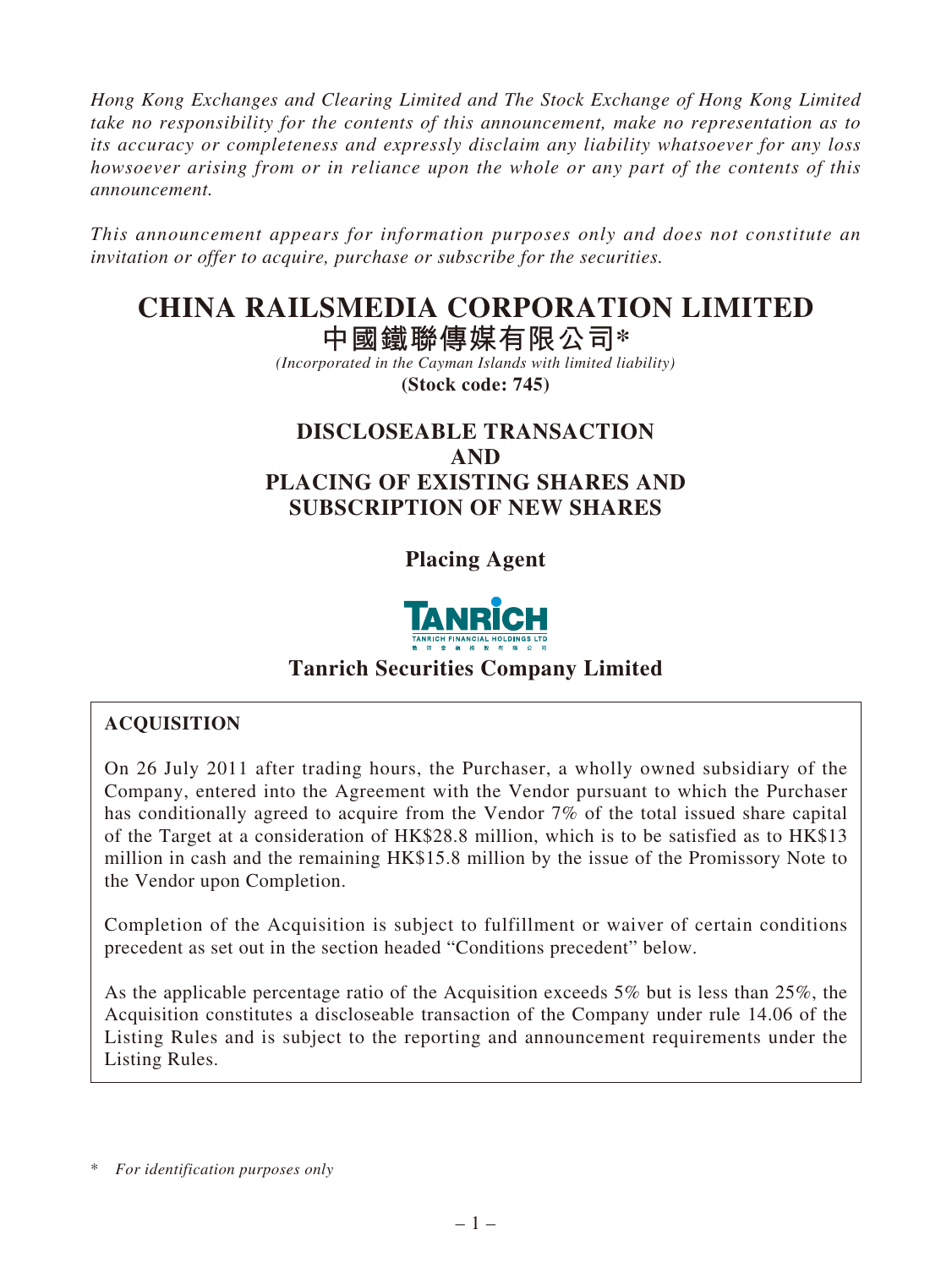## **PLACING AND SUBSCRIPTION**

On 26 July 2011, Rich Place entered into (i) the Placing Agreement with the Placing Agent; and (ii) the Subscription Agreement with the Company. Pursuant to the Placing Agreement, the Placing Agent has agreed to place, on a best effort basis, to no less than six independent Placees for up to 310,000,000 existing Shares at a price of HK\$0.078 per Placing Share, for and on behalf of Rich Place. Pursuant to the Subscription Agreement, Rich Place has conditionally agreed to subscribe for such number of new Shares as is equal to the number of Placing Shares successfully placed by the Placing Agent at a price of HK\$0.078 per Subscription Share.

The Placing is unconditional, but the completion of Subscription is subject to (i) the completion of the Placing; and (ii) the Listing Committee of the Stock Exchange granting the listing of and permission to deal in the Subscription Shares and (iii) the Executive of SFC granting a waiver to Rich Place under Note 6 on dispensations from Rule 26 of the Takeovers Code as a result of the Placing and Subscription by Rich Place. If such conditions are not fulfilled, the Subscription will not proceed.

The maximum number of 310,000,000 Placing Shares represents approximately 19.95% of all the issued 1,553,830,000 Shares as at the date of this announcement and approximately 16.63% of all the issued Shares as enlarged by the Subscription. The net proceeds of the Subscription of approximately HK\$23.2 million (assuming the Placing Shares are fully placed and after all relevant expenses) will be used as to HK\$13 million for financing the Acquisition and the balance for repayment of debts and/or general working capital and/or investment opportunities should the same shall arise in the future.

## **ACQUISITION**

#### **The Agreement**

*Date:* 26 July 2011

*Parties:*

- 1. Win Today Limited as vendor
- 2. Beast Media Limited as purchaser

To the best of the Directors' information and belief after making reasonable enquiries, the Vendor and its ultimate beneficial owner are Independent Third Parties. The principal activity of the Vendor is investment holdings.

#### *Assets to be acquired*

Under the Agreement, the Purchaser has conditionally agreed to acquire from the Vendor the Sale Shares, representing 7% of the total issued share capital of the Target.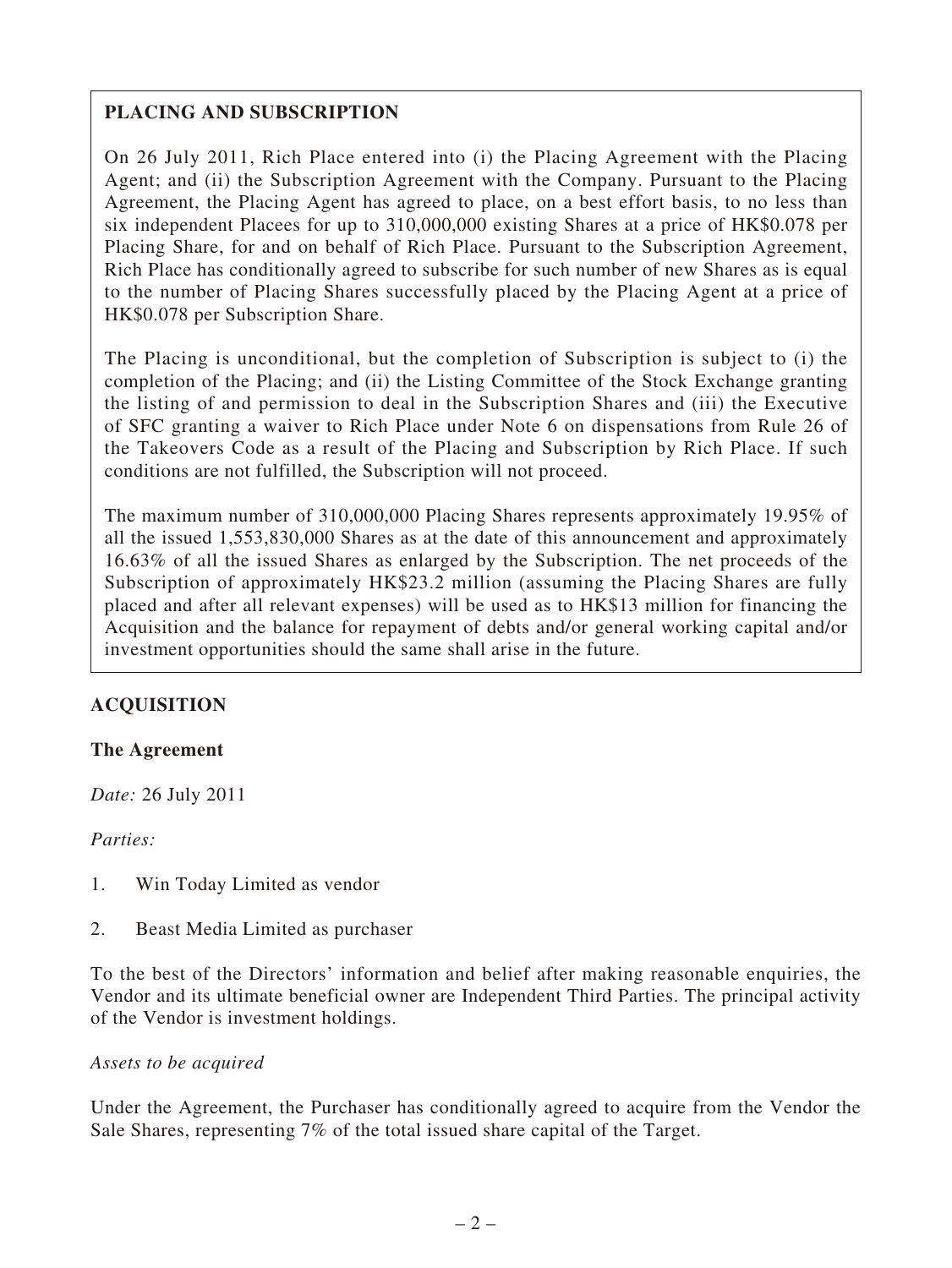## *Consideration*

The consideration for the Acquisition is HK\$28.8 million, which is to be satisfied by the Purchaser in the following manner :

- (a) as to HK\$13 million in cash to be paid upon completion of the Acquisition; and
- (b) the remaining HK\$15.8 million to be satisfied by the issue of the Promissory Note by the Purchaser to the Vendor upon completion of the Acquisition.

The Promissory Note shall bear interest at the rate of 2% per annum and shall mature on the 2nd anniversary of the date of the Agreement. The principal sum together with interest accrued thereon shall be repaid in full on the maturity date. The Purchaser shall be entitled to make early repayment at any time without penalty.

The consideration for the Acquisition was arrived at based on normal commercial terms after arm's length negotiations between the Company and the Vendor. The Board has taken into account matters including the development potential of outdoor advertising in Hong Kong and the prospective growth of the Target's business.

#### *Conditions precedent*

The completion of the Agreement is subject to the following conditions precedent:

- (a) the Purchaser being reasonably satisfied with the results of the due diligence review of the assets, liabilities, operations and affairs of the Target;
- (b) all necessary consents and approvals required to be obtained on the part of the Vendor, and the Purchaser in respect of the Agreement and the transactions contemplated thereby having been obtained;
- (c) all necessary waiver, consent, approval, licence, authorisation, permission, order and exemption (if required) from the relevant governmental or regulatory authorities or other third parties which are necessary in connection with the Agreement and the transactions contemplated thereby;
- (d) the warranties by the Vendor set out in the Agreement remaining true and accurate in all respects.

If the above conditions are not satisfied (or as the case may be, waived by the Purchaser in respect of (a) and (d) only) on or before 5:00 p.m. on 31 August 2011, or such later date as the Vendor and the Purchaser may agree, the Agreement shall cease and determine and thereafter neither party shall have any obligations and liabilities towards each other thereunder save for any antecedent breaches of the terms thereof.

#### **Completion**

Completion of the Agreement will take place on the 3rd business day after all the conditions precedent of the Agreement have been fulfilled or waived.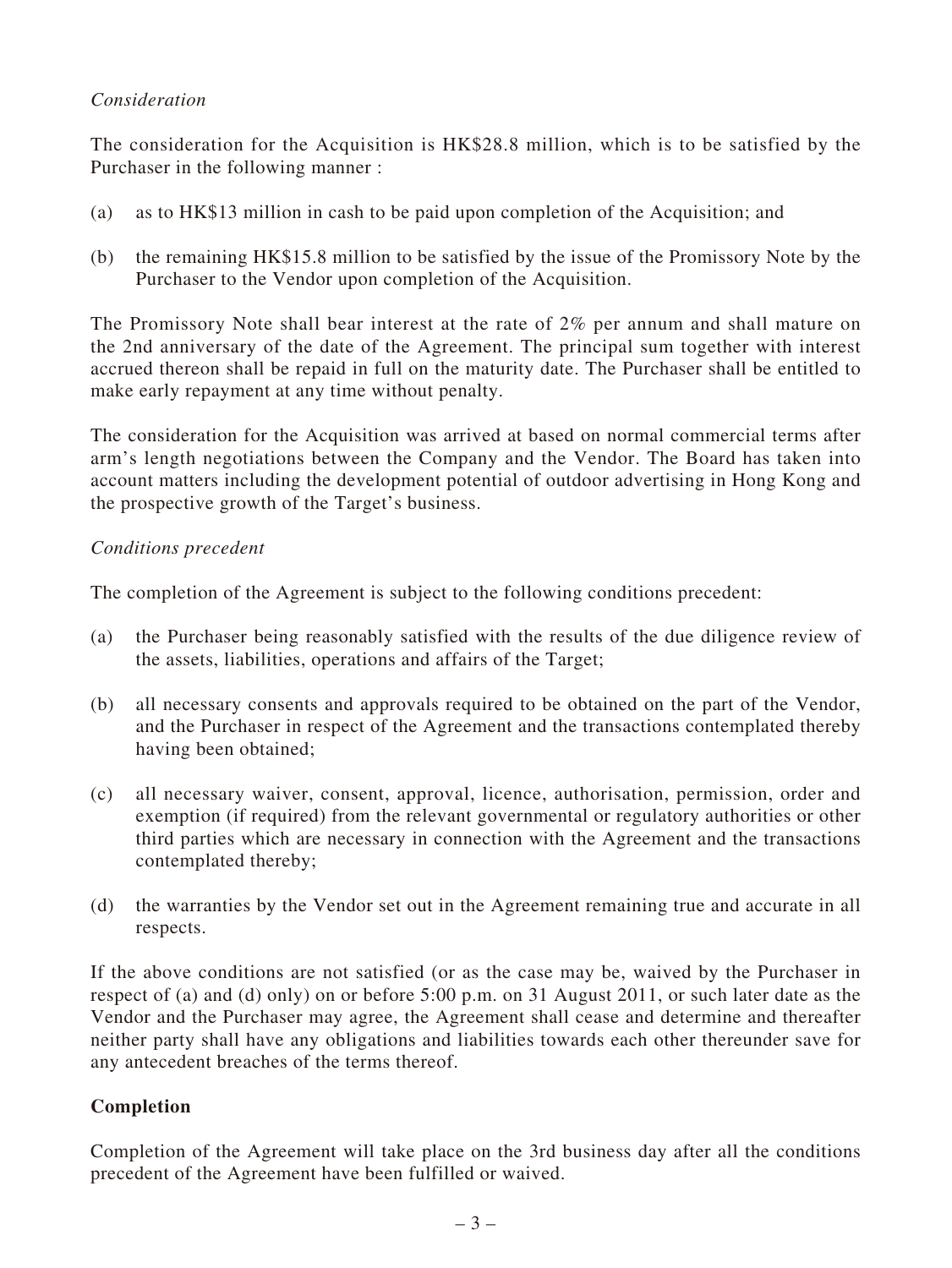#### **Information on the Target**

The Target is a company incorporated in Hong Kong and is owned as to 51% by China New Media Company Limited ("CNM"), 30% by the Vendor and 19% by Superior Luck Investments Limited ("SLI"). CNM is a wholly owned subsidiary of China Outdoor Media Group Limited (Stock Code: 254) ("COMG"), a company listed on the main board of the Stock Exchange. Therefore the Target is a subsidiary of COMG. The Target is principally engaged in outdoor advertising in Hong Kong, specializing in advertising spaces in lifts and outer walls of buildings.

According to the audited accounts of the Target prepared under Hong Kong Financial Reporting Standards, the audited loss before and after taxation for the period from 19 June 2009 (date of incorporation) to 30 June 2010 were both approximately HK\$0.7 million. The audited net liabilities of the Target as at 30 June 2010 was approximately HK\$0.7 million.

#### **Reasons for the Acquisition**

The Group is principally engaged in a broad spectrum of construction works, including building construction, renovation and fitting out works for both public and private sectors in Hong Kong, and media sales and management services for the multi-media business in the PRC.

It is the Group's strategy in recent years to continue to scale down the building construction and renovation business and to expand its advertising business. The Directors consider that the Acquisition represents an opportunity for the Group to tap into the outdoor advertising and display industry in Hong Kong.

The Directors are of the view that the Acquisition is fair and reasonable and is in the interests of the Company and the Shareholders as a whole.

After the completion of the Acquisition, the Company's interest in the Target will be accounted for as an investment.

#### **Listing Rules Implications**

As the applicable percentage ratio of the Acquisition exceeds 5% but is less than 25%, the Acquisition constitutes a discloseable transaction of the Company under rule 14.06 of the Listing Rules and is subject to the reporting and announcement requirements under the Listing Rules.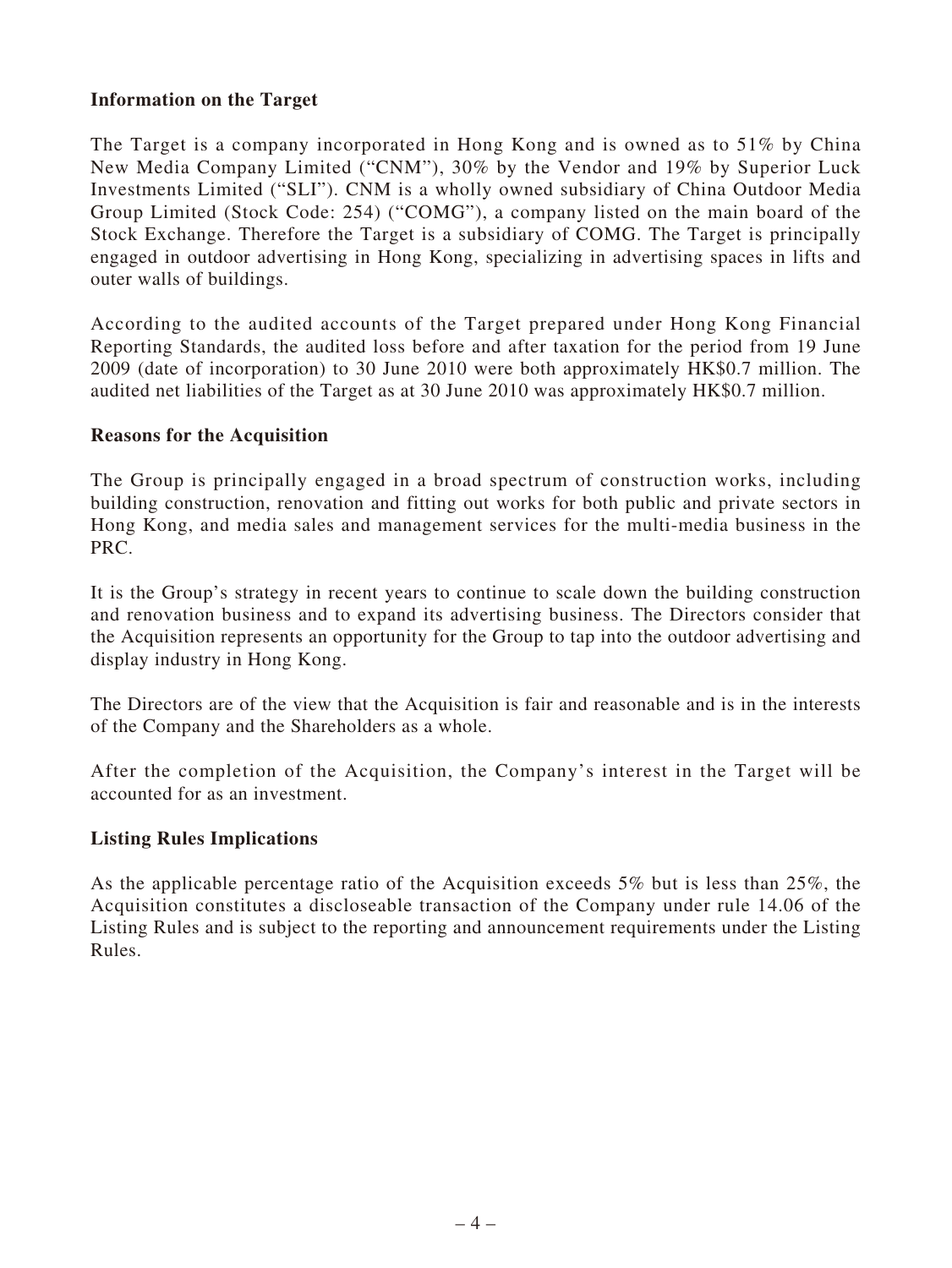## **PLACING AND SUBSCRIPTION**

# **The Placing Agreement**

| Date:                     | 26 July 2011                                                                                                                                                                                                                                                                                                                                                                                                                                                                                                                               |
|---------------------------|--------------------------------------------------------------------------------------------------------------------------------------------------------------------------------------------------------------------------------------------------------------------------------------------------------------------------------------------------------------------------------------------------------------------------------------------------------------------------------------------------------------------------------------------|
| Seller:                   | Rich Place Investment Limited which is wholly owned<br>by RBTT Trust Corporation, acting in its capacity as the<br>trustee of The Wing Hong Trust, a discretionary trust whose<br>beneficiaries are the family members of Mr. Hui Kau Mo,<br>executive Director. Rich Place and Wise Win Enterprises<br>Limited, a wholly owned subsidiary of Rich Place,<br>together are interested in 743,918,560 Shares, representing<br>approximately 47.88% of the entire issued share capital of<br>the Company as at the date of this announcement. |
| Placing Agent:            | Tanrich Securities Company Limited. To the best of the<br>Directors' knowledge, information and belief, the Placing<br>Agent and its ultimate beneficial owners are Independent<br>Third Parties.                                                                                                                                                                                                                                                                                                                                          |
| Placees:                  | The Placing Shares will be placed to not less than six<br>Placees (who will be independent individual, corporate<br>and/or institutional investors) and their ultimate beneficial<br>owners will be Independent Third Parties and will be<br>independent of and not acting in concert with Rich Place<br>and its concert parties. It is expected that no Placee will<br>become a substantial Shareholder (as such term is defined in<br>the Listing Rules) immediately following completion of the<br>Placing and the Subscription.        |
| Number of Placing Shares: | Up to $310,000,000$ existing Shares, to be placed by the<br>Placing Agent on a best effort basis, on behalf of Rich Place.<br>Assuming the Placing Shares are fully placed, the Placing<br>Shares represents approximately 19.95% of all the issued<br>1,553,830,000 Shares as at the date of this announcement and<br>approximately 16.63% of all the issued Shares as enlarged<br>by the Subscription.                                                                                                                                   |
| <b>Placing Price:</b>     | HK\$0.078 per Placing Share. The Placing Price was agreed<br>after arm's length negotiations between the Company and<br>the Placing Agent, with reference to, among other things, the<br>recent trading price of the Shares on the Stock Exchange.<br>The Placing Price represents:                                                                                                                                                                                                                                                        |
|                           | a discount of approximately 16.13% to the closing<br>(a)<br>price of HK\$0.093 per Share as quoted on the Stock<br>Exchange on 26 July 2011, being the last trading day of<br>the Shares prior to the date of the Placing Agreement;                                                                                                                                                                                                                                                                                                       |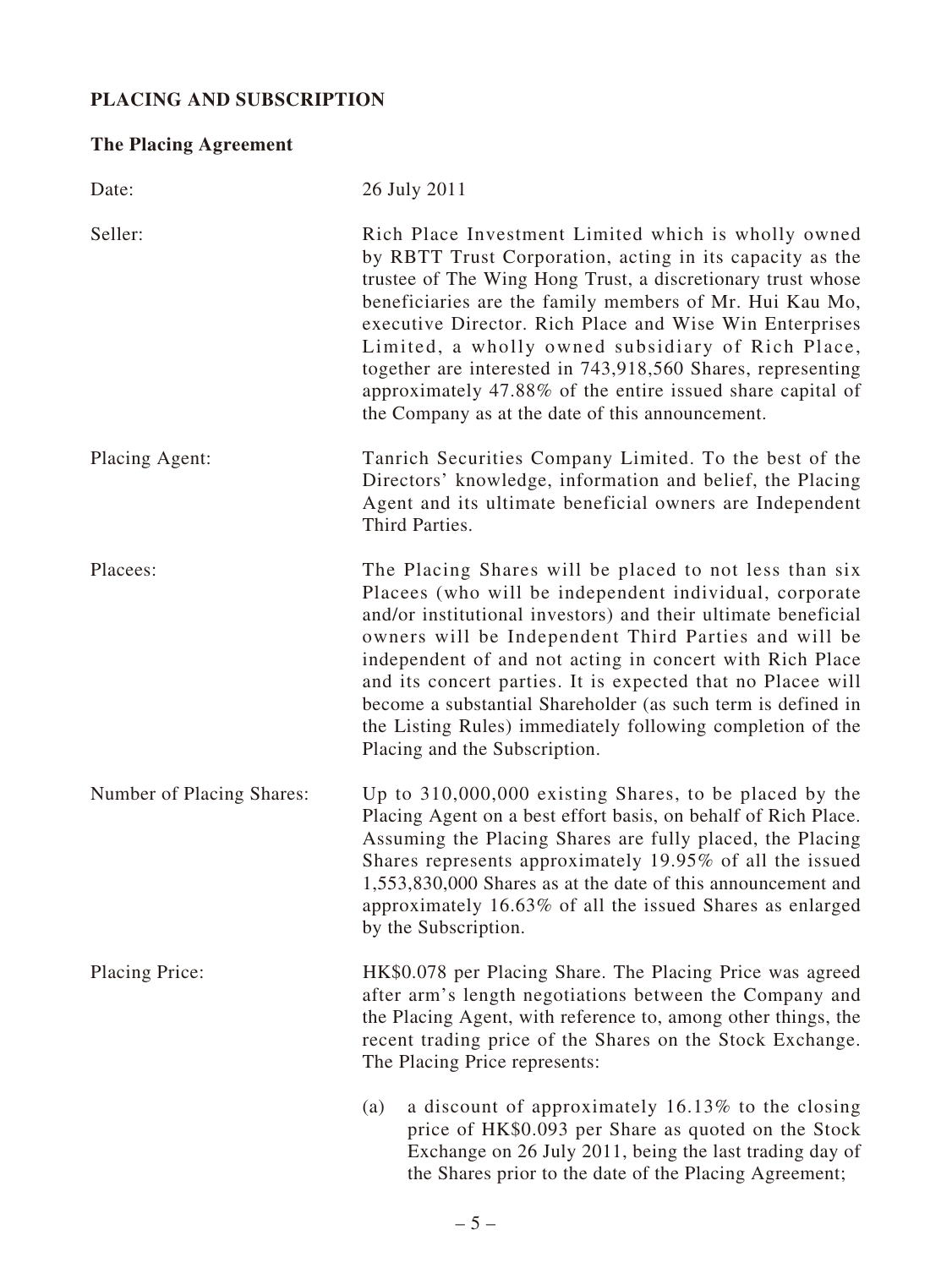|                                   | a discount of approximately 18.07% to the average<br>(b)<br>closing price of approximately HK\$0.0952 per Share as<br>quoted on the Stock Exchange for the last 5 full trading<br>days of the Shares immediately before the date of the<br>Placing Agreement.                                                                                                                                                                                                                                                                                                                                 |
|-----------------------------------|-----------------------------------------------------------------------------------------------------------------------------------------------------------------------------------------------------------------------------------------------------------------------------------------------------------------------------------------------------------------------------------------------------------------------------------------------------------------------------------------------------------------------------------------------------------------------------------------------|
| Placing Commission:               | The Placing Agent will receive a placing commission of 2.5%<br>on the gross proceeds of the Placing.                                                                                                                                                                                                                                                                                                                                                                                                                                                                                          |
| Completion of the Placing:        | The Placing is unconditional and completion of the Placing<br>is expected to take place on or before 9 August 2011 (or such<br>other time or date as Rich Place and the Placing Agent may<br>agree in writing).                                                                                                                                                                                                                                                                                                                                                                               |
| <b>The Subscription Agreement</b> |                                                                                                                                                                                                                                                                                                                                                                                                                                                                                                                                                                                               |
| Date:                             | 26 July 2011                                                                                                                                                                                                                                                                                                                                                                                                                                                                                                                                                                                  |
| Subscriber:                       | <b>Rich Place Investment Limited</b>                                                                                                                                                                                                                                                                                                                                                                                                                                                                                                                                                          |
| Number of Subscription<br>Shares: | The Company will issue such number of new Shares to<br>Rich Place as is equal to the number of Placing Shares<br>successfully placed by the Placing Agent pursuant to the<br>Placing. Assuming the Placing Shares are fully placed, the<br>Company will issue 310,000,000 Subscription Shares to Rich<br>Place, representing approximately 19.95% of all the issued<br>1,553,830,000 Shares as at the date of this announcement and<br>approximately 16.63% of all the issued Shares as enlarged<br>by the Subscription. The nominal value of the Subscription<br>Shares is HK\$3,100,000.00. |
| <b>Subscription Price:</b>        | HK\$0.078 per Subscription Share. Subject to the<br>Subscription being completed, the Company will bear the<br>costs and expenses in connection with the Placing and<br>the net proceeds from the Subscription is estimated to be<br>approximately HK\$23.2 million (assuming the Placing<br>Shares are fully placed). As a result, the net price per<br>Subscription Share will be approximately HK\$0.0748.                                                                                                                                                                                 |
| <b>General Mandate:</b>           | The Subscription Shares will be issued pursuant to the<br>general mandate to allot, issue and deal with Shares granted<br>to the Directors by resolution of the Shareholders passed at<br>the Company's annual general meeting held on 28 August<br>$2010$ up to $310,766,000$ Shares. As at the date of this<br>Announcement, no Shares have been issued pursuant to the<br>general mandate.                                                                                                                                                                                                 |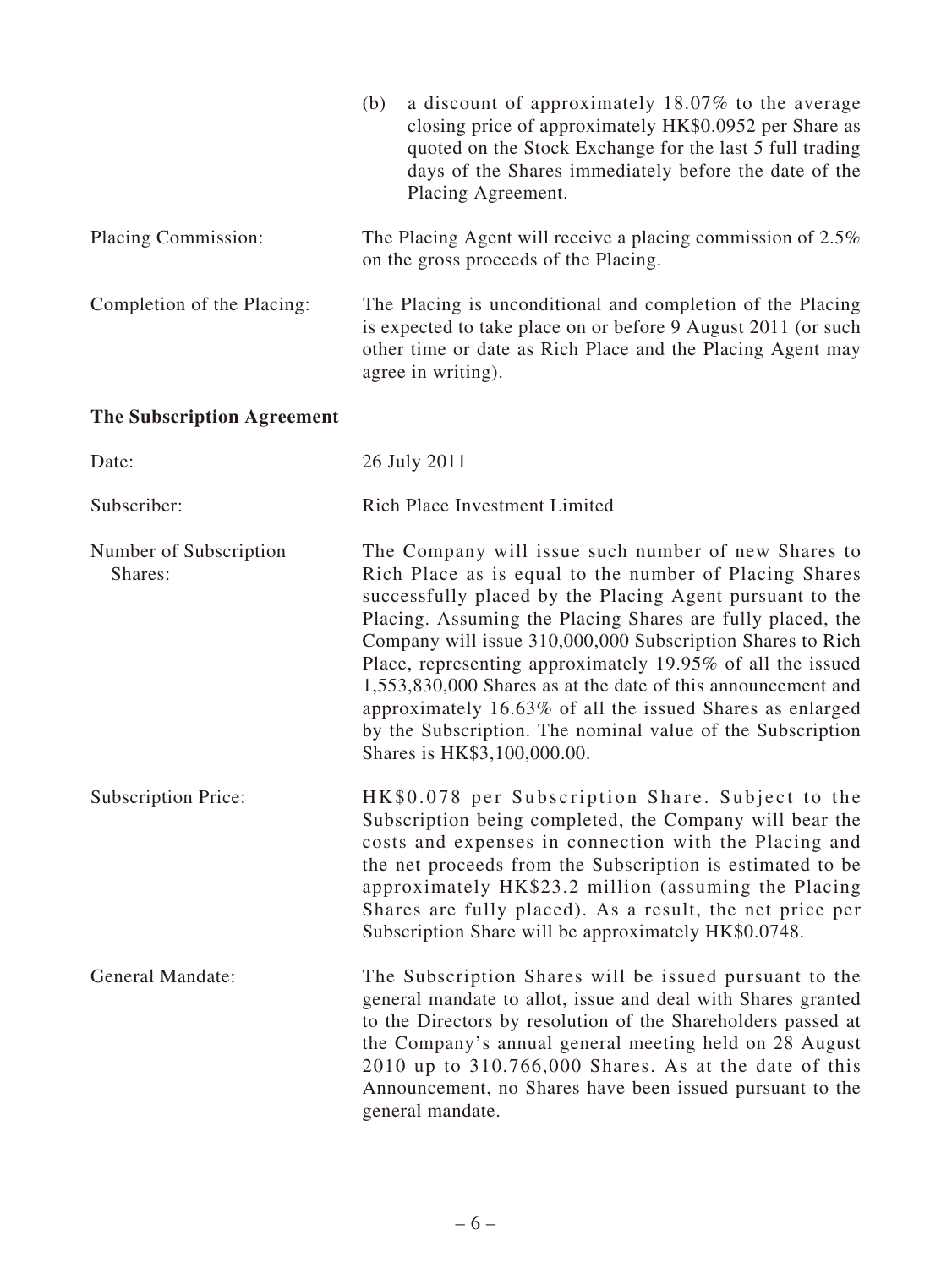| Ranking of Subscription<br>Shares: | The Subscription Shares, when issued and fully paid, will<br>rank pari passu among themselves and with Shares in issue<br>at the date of the Subscription Agreement.                                                                                                                                                                                                                                                                                                                                                   |
|------------------------------------|------------------------------------------------------------------------------------------------------------------------------------------------------------------------------------------------------------------------------------------------------------------------------------------------------------------------------------------------------------------------------------------------------------------------------------------------------------------------------------------------------------------------|
| Conditions to the Subscription:    | The Subscription is conditional upon the following<br>conditions:                                                                                                                                                                                                                                                                                                                                                                                                                                                      |
|                                    | the Listing Committee of the Stock Exchange granting<br>(a)<br>listing of and permission to deal in all the Subscription<br>Shares;                                                                                                                                                                                                                                                                                                                                                                                    |
|                                    | completion of the Placing having occurred pursuant to<br>(b)<br>the terms of the Placing Agreement; and                                                                                                                                                                                                                                                                                                                                                                                                                |
|                                    | the Executive of SFC granting a waiver to Rich<br>(c)<br>Place under Note 6 on dispensations from Rule 26<br>of the Takeovers Code as a result of the Placing and<br>Subscription by Rich Place.                                                                                                                                                                                                                                                                                                                       |
|                                    | Application will be made to the Listing Committee of the<br>Stock Exchange for the listing of and permission to deal in<br>the Subscription Shares. The issue of the Subscription Shares<br>are not subject to Shareholders' approval.                                                                                                                                                                                                                                                                                 |
|                                    | An application will be made by Rich Place to the SFC<br>for the grant of a wavier to Rich Place under Note 6 on<br>dispensations from Rule 26 of the Takeovers Code as a result<br>of the Placing and Subscription by Rich Place.                                                                                                                                                                                                                                                                                      |
|                                    | The condition precedent relating to the granting of a waiver<br>by the Executive under Note 6 on dispensations from Rule<br>26 of the Takeovers Code cannot be waived by Rich Place.<br>If the conditions are not fulfilled on or before 9 August 2011<br>(or such later date as the parties may mutually agree, subject<br>to compliance of all the relevant requirements of the Listing<br>Rules) the Subscription Agreement will lapse.                                                                             |
| Completion of<br>the Subscription: | Subject to the satisfaction of all the conditions set out above,<br>the Subscription is expected to be completed within 14 days<br>from the date of the Subscription Agreement, i.e. 9 August<br>2011 or such later time and/or such other date as Rich Place<br>and the Company may agree in writing. If the Subscription<br>is to be completed after 9 August 2011, it will constitute a<br>connected transaction under the Listing Rules and require<br>compliance with all the relevant requirements under Chapter |

 $-7-$ 

independent Shareholders.

14A of the Listing Rules, including but not limited to the issue of a separate announcement and approval of the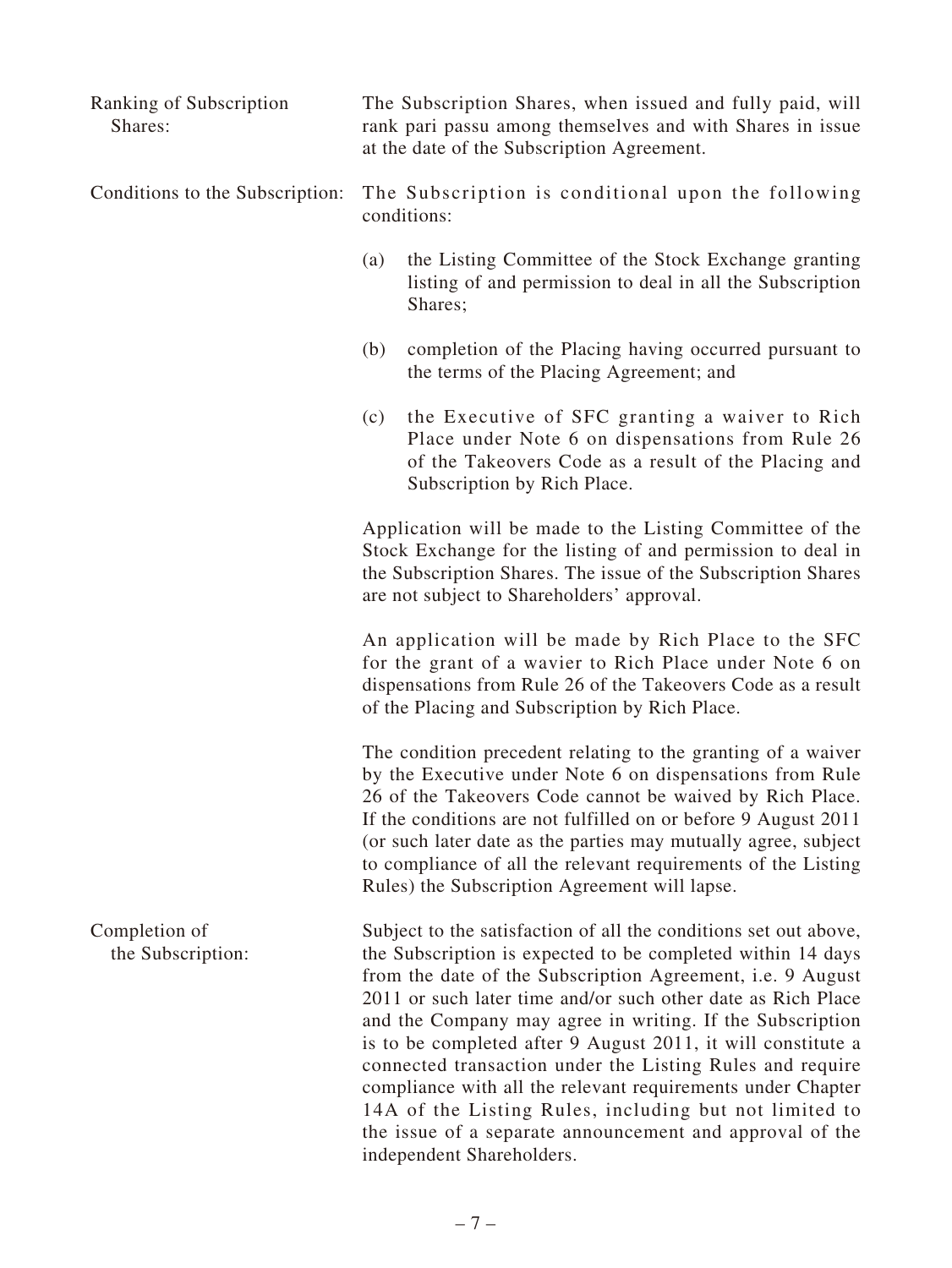#### **Effect of the Placing and the Subscription on Shareholding**

The holdings of Shares immediately before the completion of the Placing, immediately after completion of the Placing but before completion of the Subscription, and immediately after completion of both Placing and the Subscription are and will be as follows:

| <b>Shareholders</b>             | As at the date hereof |        | <b>Immediately after Placing</b><br>but before Subscription |        | <b>Immediately after Placing</b><br>and Subscription |        |
|---------------------------------|-----------------------|--------|-------------------------------------------------------------|--------|------------------------------------------------------|--------|
|                                 | No. of Shares         | $\%$   | No. of Shares                                               | $\%$   | No. of Shares                                        | $\%$   |
| Rich Place Investment Limited   |                       |        |                                                             |        |                                                      |        |
| (note 1)                        | 743,918,560           | 47.88  | 433,918,560                                                 | 27.93  | 743,918,560                                          | 39.91  |
| United Century Limited (note 2) | 121,978,000           | 7.85   | 121,978,000                                                 | 7.85   | 121,978,000                                          | 6.55   |
| Other Shareholders              | 687,933,440           | 44.27  | 687,933,440                                                 | 44.27  | 687,933,440                                          | 36.91  |
| Placees                         | $\theta$              | 0.00   | 310,000,000                                                 | 19.95  | 310,000,000                                          | 16.63  |
| Total                           | 1,553,830,000         | 100.00 | 1,553,830,000                                               | 100.00 | 1,863,830,000                                        | 100.00 |

*Note :*

- 1. These Shares are held as to 618,918,560 Shares by Rich Place Investment Limited and 125,000,000 Shares by Wise Win Enterprises Limited, which is a wholly owned subsidiary of Rich Place. The entire issued share capital of Rich Place is held by RBTT Trust Corporation, acting in its capacity as the trustee of The Wing Hong Trust, a discretionary trust whose beneficiaries are the family members of Mr. Hui Kau Mo, executive Director.
- 2. United Century Limited is wholly owned by Mr. Hui Chi Yang, the son of Mr. Hui Kau Mo, Executive Director and brother of Mr. Hui Chi Yung, Executive Director.

#### **REASONS FOR AND BENEFITS OF THE PLACING AND SUBSCRIPTION AND USE OF THE PROCEEDS**

The Group is principally engaged in a broad spectrum of construction works, including building construction, renovation and fitting out works for both public and private sectors in Hong Kong, and media sales and management services for the multi-media business in the PRC.

In view of the Acquisition and the current market conditions, the Directors consider that the Placing and the Subscription represent a good opportunity to broaden the shareholders base and capital base of the Company and to raise capital to finance the Acquisition and for the Group's operation and future business developments.

The Directors consider the terms of the Placing Agreement and the Subscription Agreement are on normal commercial terms and are fair and reasonable and in the interests of the Company and the Shareholders as a whole.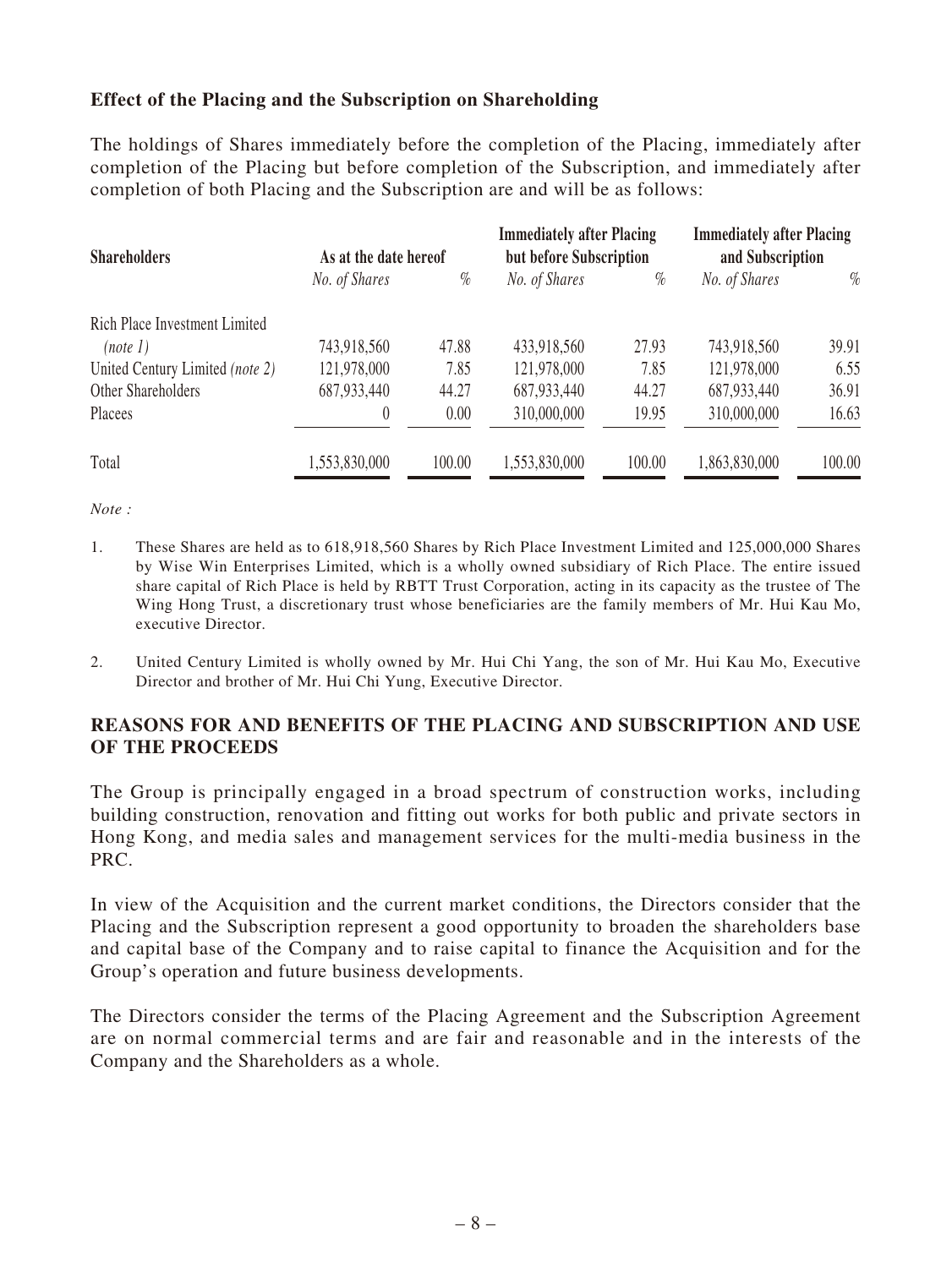The Company will bear all costs and expenses of up to a maximum of approximately HK\$1 million in connection with the Placing and the Subscription. The net proceeds of up to a maximum of approximately HK\$23.2 million from the Subscription will be used as to HK\$13 million for financing the Acquisition and the balance for repayment of debts and/or general working capital and/or investment opportunities should the same shall arise in the future.

#### **Equity Fund Raising Activities in the Past Twelve Months**

The Company has not conducted any equity fund raising activities for the 12 months immediately before the date of this announcement.

## **DEFINITIONS**

In this announcement, unless the context otherwise requires, the following words and phrases have the following meanings:

| "Acquisition"       | the acquisition of the Sale Shares pursuant to the<br>Agreement                                                                                                                                   |
|---------------------|---------------------------------------------------------------------------------------------------------------------------------------------------------------------------------------------------|
| "Agreement"         | the sale and purchase agreement dated 26 July 2011<br>entered into between the Vendor and the Purchaser<br>relating to the sale and purchase of the Sale Shares                                   |
| "Board"             | the board of directors of the Company                                                                                                                                                             |
| "business day"      | has the meaning ascribed to it under the Listing Rules                                                                                                                                            |
| "connected persons" | has the meaning ascribed to it in the Listing Rules                                                                                                                                               |
| "Company"           | China Railsmedia Corporation Limited, a company<br>incorporated in the Cayman Islands with limited liability,<br>the shares of which are listed on the main board of the<br><b>Stock Exchange</b> |
| "Completion"        | completion of the Acquisition                                                                                                                                                                     |
| "Consideration"     | HK\$28.8 million                                                                                                                                                                                  |
| "Directors"         | the directors of the Company                                                                                                                                                                      |
| "Executive"         | the Executive Director of the Corporate Finance Division<br>of the SFC or any of its lawful delegate                                                                                              |
| "Group"             | the Company and its subsidiaries                                                                                                                                                                  |
| "Hong Kong"         | the Hong Kong Special Administrative Region of the PRC                                                                                                                                            |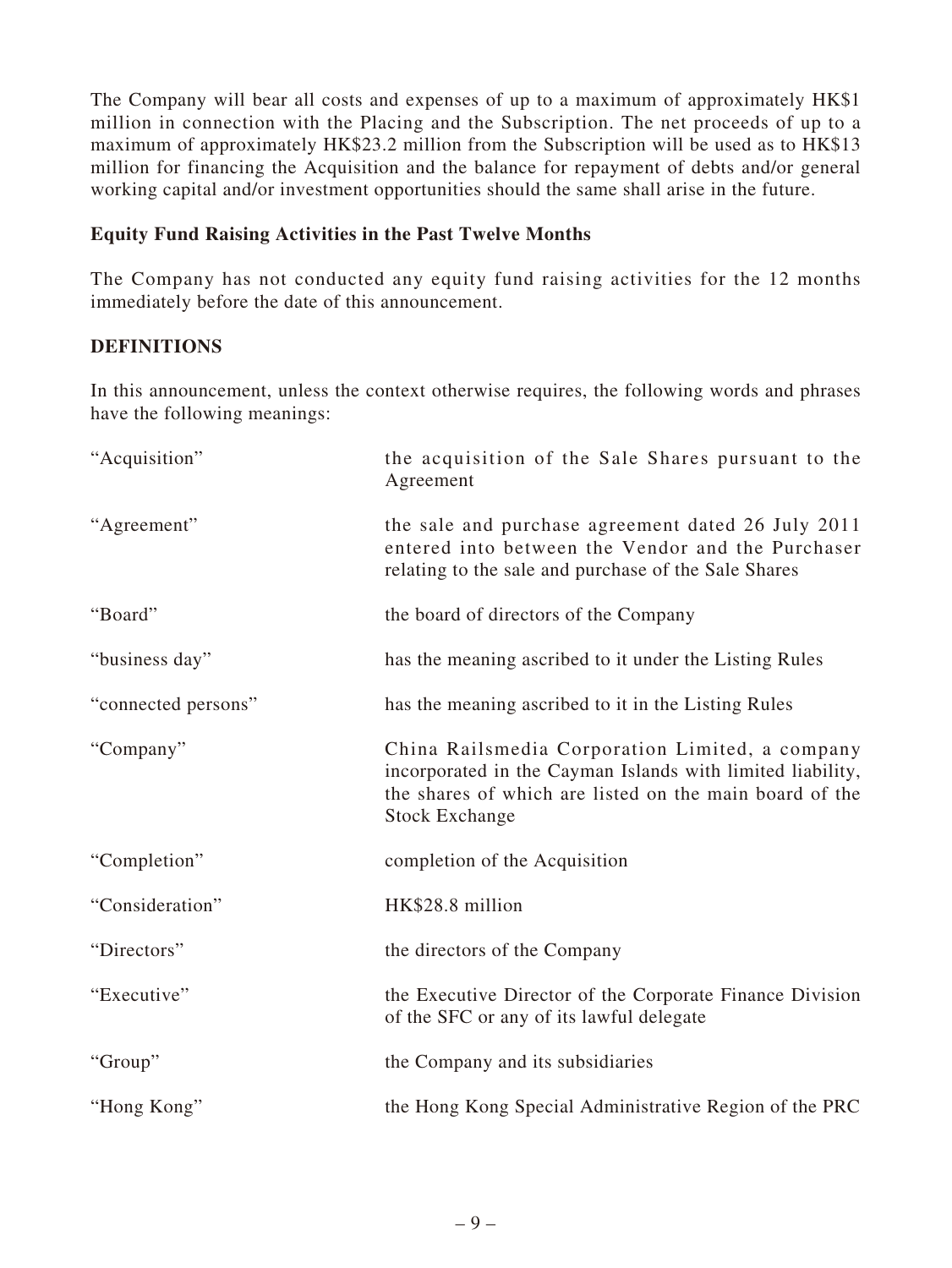| "Independent Third Party(ies)" | an independent third party, to the best of the Directors'<br>knowledge, information and belief having made all<br>reasonable enquiry, who is not connected with the<br>Company and its connected persons (as defined under the<br>Listing Rules)                                                                        |
|--------------------------------|-------------------------------------------------------------------------------------------------------------------------------------------------------------------------------------------------------------------------------------------------------------------------------------------------------------------------|
| "Listing Rules"                | the Rules Governing the Listing of Securities on The<br>Stock Exchange of Hong Kong Limited                                                                                                                                                                                                                             |
| "Placee"                       | any individual, institutional or other professional investor<br>procured by the Placing Agent to purchase any of the<br>Placing Shares pursuant to the Placing Agreement                                                                                                                                                |
| "Placing"                      | the placing of the Placing Shares by Rich Place, through<br>the Placing Agent, pursuant to the Placing Agreement                                                                                                                                                                                                        |
| "Placing Agent"                | <b>Tanrich Securities Company Limited</b>                                                                                                                                                                                                                                                                               |
| "Placing Agreement"            | the placing agreement entered into between Rich Place<br>and the Placing Agent dated 26 July 2011 in relation to<br>the Placing                                                                                                                                                                                         |
| "Placing Price"                | HK\$0.078 per Placing Share                                                                                                                                                                                                                                                                                             |
| "Placing Shares"               | a maximum of 310,000,000 Shares beneficially owned<br>by Rich Place and to be placed pursuant to the Placing<br>Agreement                                                                                                                                                                                               |
| "PRC"                          | The People's Republic of China which, for the purpose<br>of this announcement, excludes Hong Kong, the Macau<br>Special Administrative Region of the PRC and Taiwan                                                                                                                                                     |
| "Promissory Note"              | The promissory note to be issued by the Purchaser for the<br>principal sum of HK\$15.8 million in favour of the Vendor<br>to satisfy part of the Consideration                                                                                                                                                          |
| "Rich Place"                   | Rich Place Investment Limited, a company incorporated<br>in the British Virgin Islands and is wholly owned by<br>RBTT Trust Corporation, acting in its capacity as the<br>trustee of The Wing Hong Trust, a discretionary trust<br>whose beneficiaries are the family members of Mr. Hui<br>Kau Mo, executive Director. |
| "Sale Shares"                  | the 7 ordinary shares of HK\$1.00 each in the issued share<br>capital of the Target held and beneficially owned by the<br>Vendor, representing 7% of the total issued share capital<br>of the Target                                                                                                                    |
| "SFC"                          | the Securities and Futures Commission of Hong Kong                                                                                                                                                                                                                                                                      |